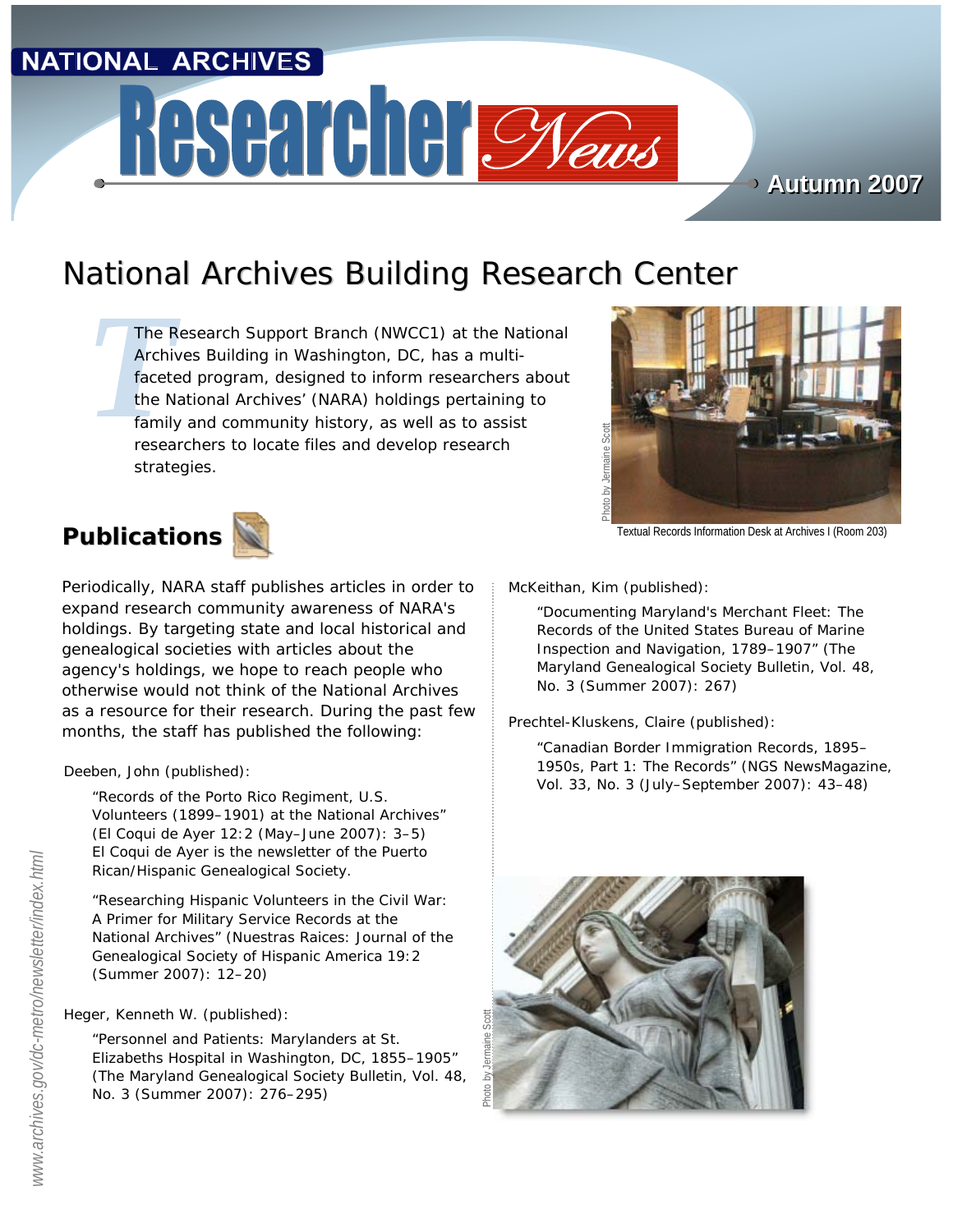

# **Microfilm Publications**



Staff members continue to process accessioned microfilm that documents arrivals into the United States, turning this film into National Archives microfilm publications. During the last quarter, staff completed the following National Archives microfilm publications:

- M1995, *Naturalization Petition and Record Books for the United States District Court for the Northern District of Ohio, Eastern Division, Cleveland, 1907–1946* (260 rolls). 35 mm. RG 21.
- A3441, *Manifests of Alien Arrivals at Port Huron, Michigan, February 1902–December 1954* (41 rolls). 16mm. RG 85.
- M2095, *Lists of Passengers Arriving at and Departing from the District of Fairfield, Connecticut, 1804–1889* (1 roll). 35mm. RG 36.
- M2115, *Lists of Passengers Departing from New Orleans, Louisiana, 1867–1871* (1 roll). 35mm. RG 36.

# **Reference Reports Reference Reports**

Sta<br>dir<br>de<br>de Staff members produce many one-page reference reports, directing researchers to NARA microfilm publications, textual records, NARA's web site, and printed government documents pertaining to numerous research topics. The reports are extremely useful for first-time researchers as a method to explain the types of records that are available for research, as well as for suggesting a research path that can be tailored to the individual's need.

Reports fall into several general categories, including Native Americans, African Americans, Asian Americans, residents of the District of Columbia, Military Service, Citizenship, Hispanics, Immigration, Census, and Civilian Federal Employees. Each category is color-coded for ease of reference. The following reference reports were completed during the last quarter:

### **African Americans (salmon paper)**

• Microfilmed Records of the Freedmen's Bureau for Virginia, 1865–72

### **Citizenship Citizenship (pink paper)**

• Records of the Department of State Relating to Deaths of U.S. Citizens in Foreign Countries, 1789-1974

### **Native Americans (lilac paper)**

• Finding Native American Employees of the Bureau of Indian Affairs in the Official Register of the United States, 1849–1925



Research Center Reference Desk at Archives I

# **Data Collection Sheets**

Staff members produced several new data collection sheets, which correspond to the 1885 State/Territorial *Population, Mortality, Agricultural, and Manufacturing*  Population, Mortality, Agricultural, and Manufacturing<br>censuses. These items will be especially great *companions for the following microfilm publications: companions for the following microfilm publications: following microfilm publications:*

- **Colorado (M158)**
- **Florida (M845) Florida (M845)**
- **Nebraska (M352) Nebraska (M352)**
- **New Mexico (M846) New Mexico (M846)**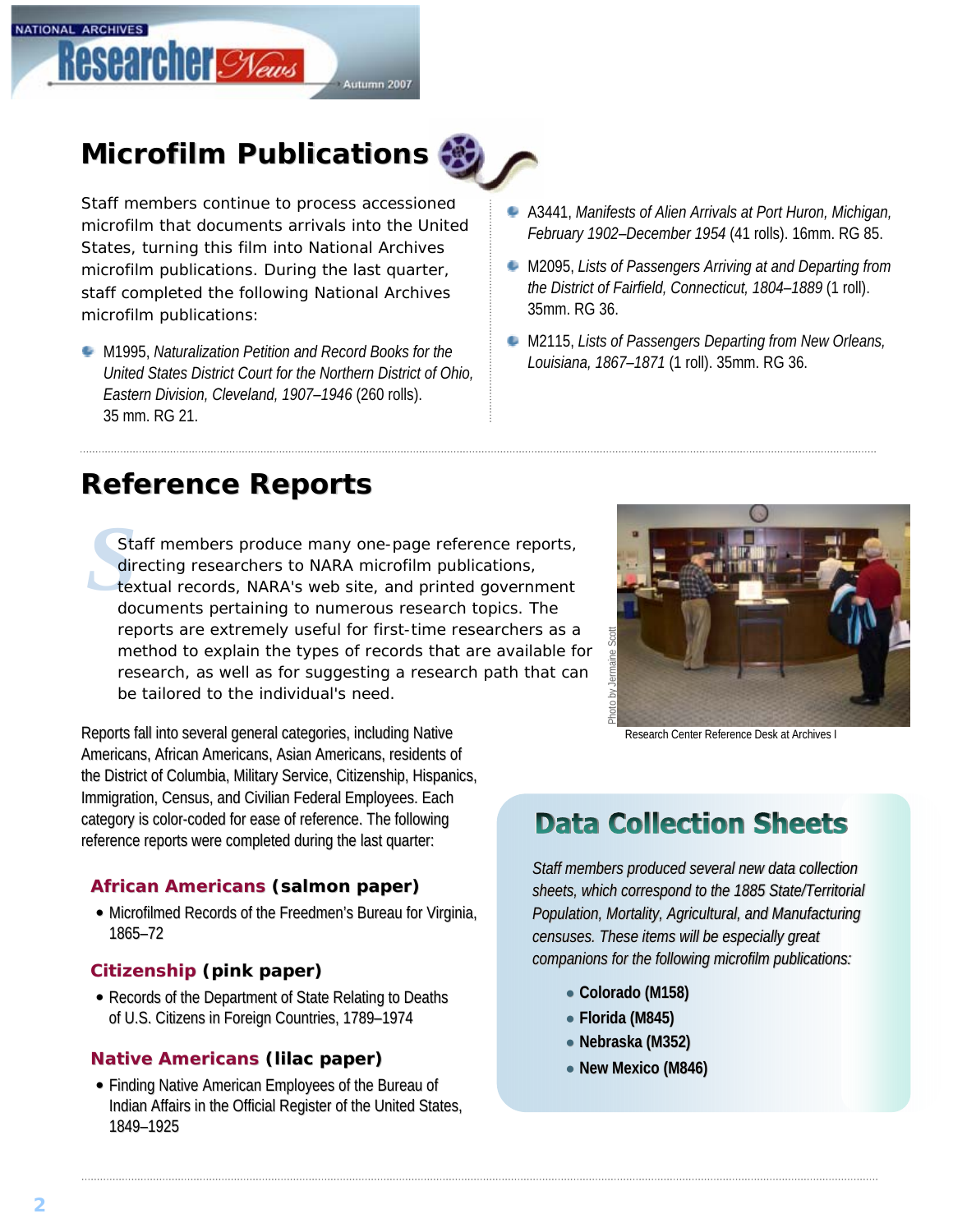

# **Carlisle Indian Industrial School Student Files**

The student files for the **Carlisle Indian Industrial School** are name-searchable in ARC. The student files include letters received, copies of letters sent, applications for enrollment, cards designated as "Descriptive and Historical Record of Student," promotion certificates (including ratings in subjects), records of (including ratings in subjects), records of "outings," medical and dental records, form reports concerning post-school careers, records from other schools, information forms concerning eligibility for Federal aid, clippings, photographs, and other records concerning individual students. The records relate to enrollment, transportation, progress at school, "outings," health, financial affairs, withdrawals from school, careers after

leaving school, special problems, and other subjects.

Quantity and type of records for individual students vary; there are, in general, more records for the later years than the earlier ones. A few post-1918 records, added after the records were transferred to the Bureau, relate mainly to requests for information. There are separate folders for individual students, which are arranged numerically. Although there is some chronological and alphabetical pattern in the order of the folder numbers, it is necessary to use the  $ARC$  index to locate readily the records for a particular student.



### **U.S. Coast Guard Records Identified as Permanent**

NARA staff members Sue McDonough and Mark Mollan went to the U.S. Coast Guard's Navigation Central Facility in Alexandria, VA, to identify permanent records relating to the OMEGA navigation system, a LORAN-based system used before our current GPS systems. Valuable series were identified, including records relating to international OMEGA stations in Africa and Asia. Mark also assisted Coast Guard historian Bob Browning and Chief John Evans, U.S. Coast Guard Military Personnel Division, and NARA appraisal office's Jennie Guilbaud in securing authority to accession a series of index cards (aka Birthday Cards). These cards index by name every member of the Revenue Cutter Service and the Coast Guard from 1900 to the 1990s, including information such as date of enlistment and special honors.

### **Civil War Compiled Military Service Records Microfilmed**



- M1993. *Compiled Military Service Records of Volunteer Union Soldiers Who Served with the United States Colored Troops: Infantry Organizations, 36th Through 40th* (116 rolls). 35mm.
- **M1994. Compiled Military Service Records of Volunteer Union Soldiers** *Who Served with the United States Colored Troops: Infantry Organizations, 41st Through 46th* (113 rolls). 35mm.
- **M2000. Compiled Military Service Records of Volunteer Union Soldiers** Who Served with the United States Colored Troops: Infantry Organizations, *47th Through 55th (a*pprox. 165 rolls) is being filmed.

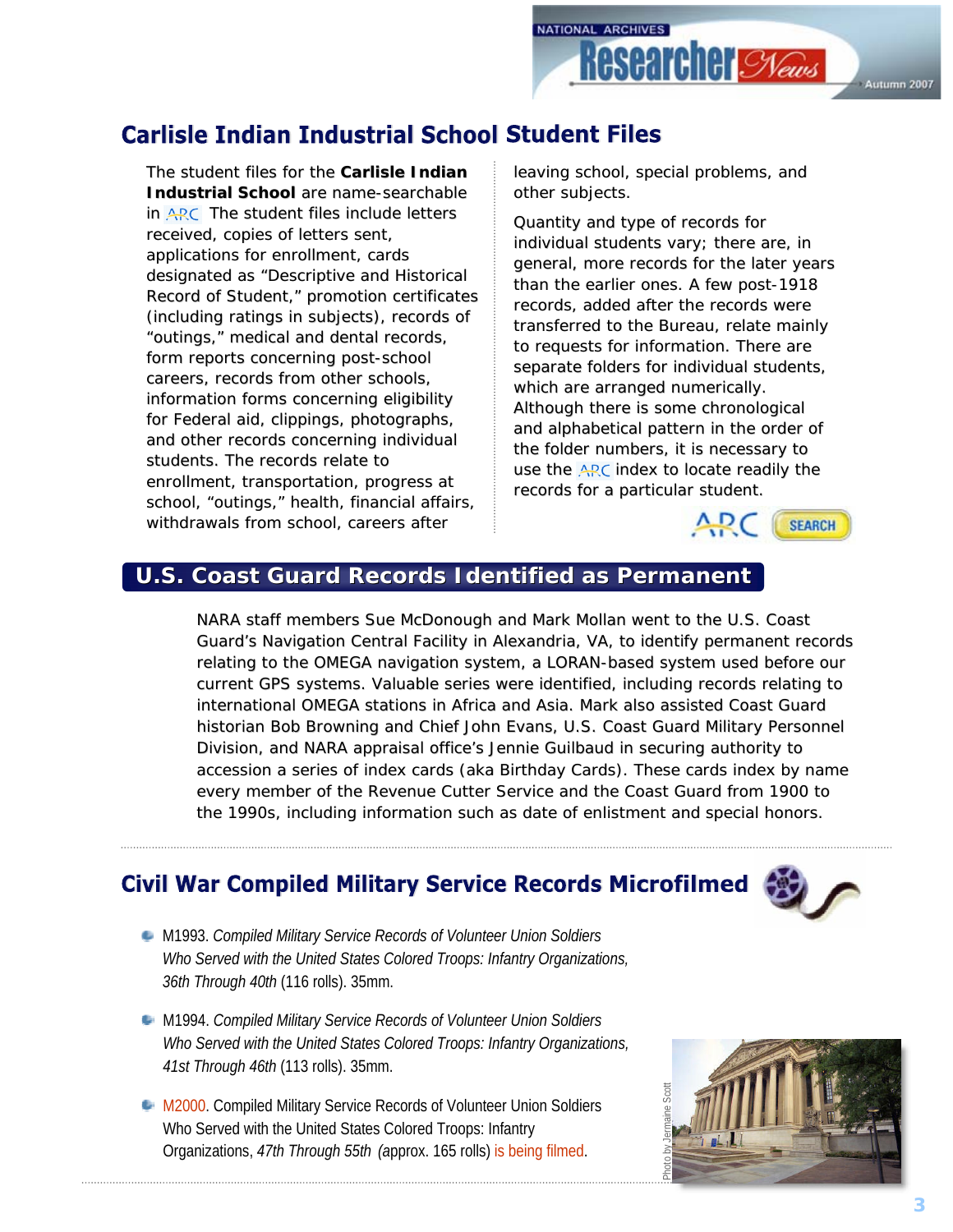

**New Reproduction Fees** 

As of October 1, 2007, fixed-fee reproductions of commonly requested genealogical records using the National Archives order forms will be:

| <b>New Reproduction Fees</b>                                                                                                           |                   |            |  |
|----------------------------------------------------------------------------------------------------------------------------------------|-------------------|------------|--|
| <b>Type of Record</b>                                                                                                                  | <b>Order Form</b> | Fee        |  |
| Passenger arrival lists                                                                                                                | NATF Form 81      | \$25       |  |
| Federal Census requests                                                                                                                | NATF Form 82      | 25         |  |
| Eastern Cherokee applications to the<br>Court of Claims                                                                                | NATF Form 83      | 25         |  |
| Land entry records                                                                                                                     | NATF Form 84      | 40         |  |
| Full pension file more than 75 years old<br>(Civil War and after), up to and induding<br>100 pages.<br>Each page for 101 or more pages | NATE Form 85      | 75<br>0.75 |  |
| Full pension file (pre-Civil War)                                                                                                      | NATF Form 85      | 50         |  |
| Pension documents packet (selected<br>records)                                                                                         | NATF Form 85      | 25         |  |
| Bounty land warrant application files                                                                                                  | NATF Form 85      | 25.        |  |
| Military service files more than 75 years<br>old                                                                                       | NATF Form 86      | 25         |  |

Mail Order Policy: There is a minimum fee of \$15 per order for<br>reproductions that are sent by mail to the customer.

Certification: \$15

| <b>Service</b>                                                                                         | Fee    |
|--------------------------------------------------------------------------------------------------------|--------|
| Paper-to-paper copy made by the customer on a NARA self-<br>service copier in the Washington, DC, area | \$0.25 |
| Book-to-paper copy (black and white)                                                                   | 0.75   |
|                                                                                                        | 0.75   |
| Microfilm-to-paper copy made by the customer on a NARA                                                 | 0.50   |
|                                                                                                        | 8      |
|                                                                                                        |        |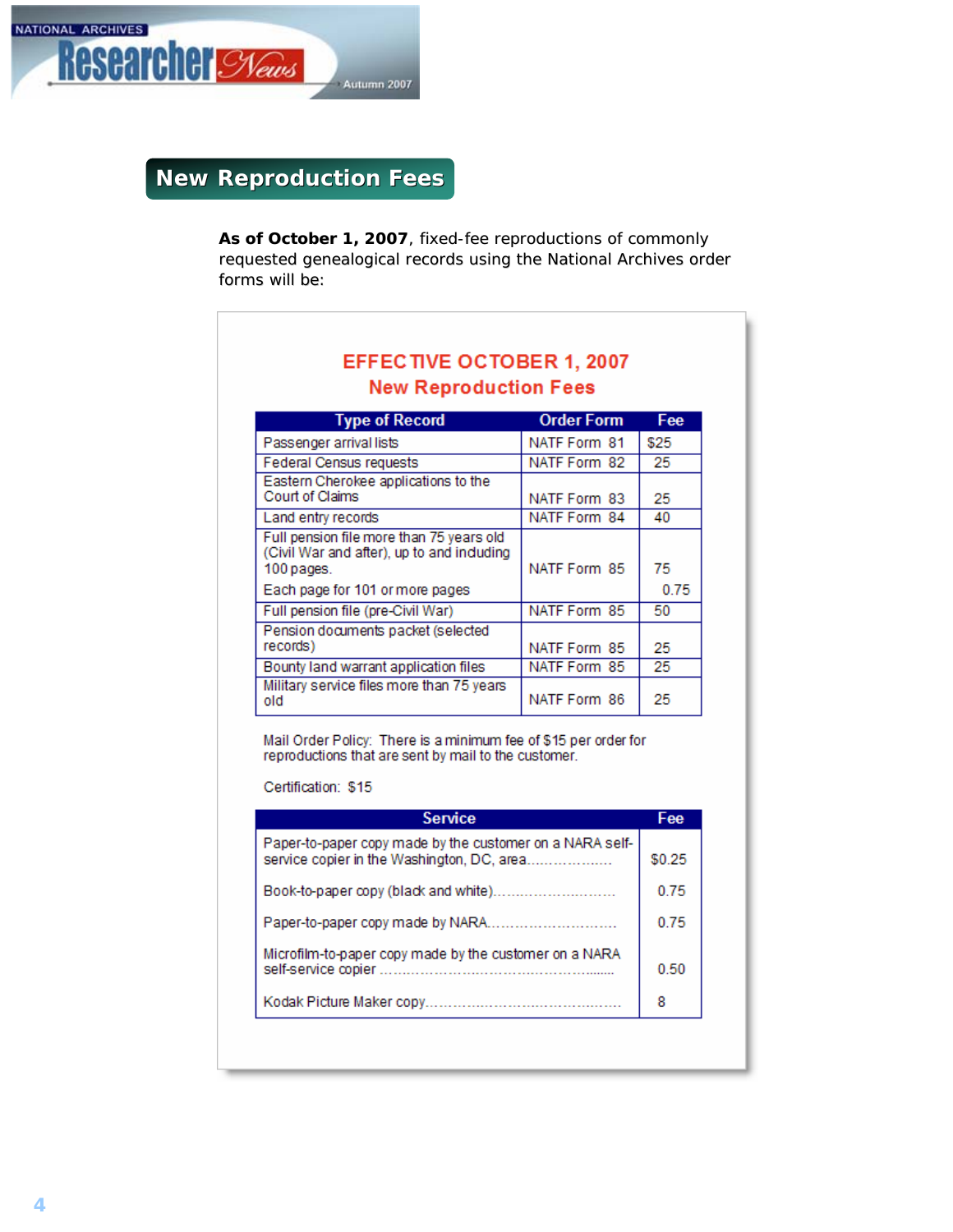

### **Dates with Extended Research Hours in Washington, DC, and College Park, MD**

**On the following Thursdays and Fridays, hours will be 9 a.m. hours will be 9 a.m.–8:45 p.m. 8:45 p.m.**

**On the following Saturdays, the hours will be 8:45 a.m. will be 8:45 a.m.–4:45 p.m. 4:45 p.m.**

### **2007**

**October 18, 19, 20 November 15, 16, 17 December 13, 14, 15 December 13, 14, 15** 

#### **2008**

**January January 17, 18, 19**

### **Pull Time for Records**

**On the Thursdays and Fridays with extended hours:**

- **10 a.m. 10 a.m.**
- **11 a.m. 11 a.m.**
- **1:30 p.m. 1:30 p.m.**
- **2:30 p.m. 2:30 p.m.**
- **3:30 p.m. 3:30 p.m.**

There are no pull times on **Saturdays.**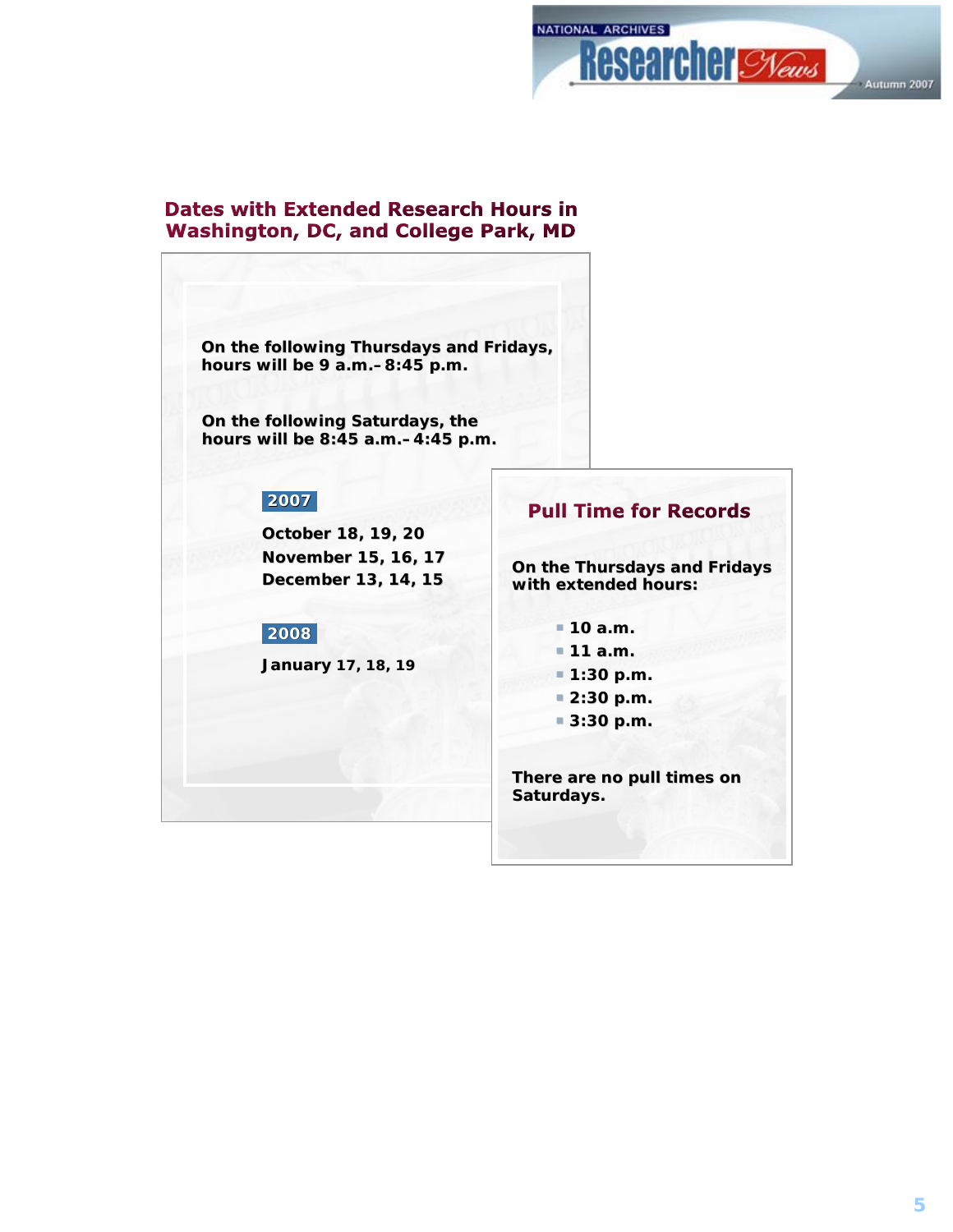# **Summer 2007 Researchers Break All Records**

Autumn 2007

*Traditionally, the busiest months of the year for the Textual Research Room (Room 2000) at the National Archives in College Park, MD (Archives II), have been June, July, and August. The summer of 2007 was no exception. Room 2000 broke all records for research demand during the summer weeks of extended hours.* 

Research room staff pulled and refiled unprecedented amounts of textual materials for researchers this summer. Statistics in FY 2007 averaged approximately 123 pulls per day during regular (non-extended) NARA research hours. For several years, the all-time record for the most pulls in a single day was 217. However, during this year's summer extended hours, the research demand easily eclipsed this mark every month. The new record for pulls now stands at 272, set on July 19. The addition of five much-needed full-time permanent staff members in June along with several summer



students—greatly helped the Textual Research Room staff meet the summer challenge.

During the entire week of July 16–21, 2007, NARA College Park recorded 1,029 daily visits of textual researchers. This was the first time in NARA history during which over 1,000 people visited the Textual Research Room—or any NARA research room, for that matter—in a single week.

### **Disruption to Services at The National Archives, UK**

If you are planning a visit to The National Archives, UK, between the autumn of 2007 and the spring of 2008, you may want to contact them first at

*[www.nationalarchives.gov.uk](http://www.nationalarchives.gov.uk/)* or at Tel: +44 (0) 20 8876 3444.



The National Archives, located at Kew, Richmond, Surrey, TW9 4DU, London, will be hiring a building contractor to make changes to the existing building. As a result:

- **\*** The on-site services at Kew will be disrupted from autumn 2007 to spring 2008. The National Archives staff will make every effort to maintain full service during this period, but there may be unavoidable delays and disruption.
- $\triangleq$  Kew will be closed to the public December  $1-16$ , 2007, and again the week of January 21, 2008.
- $\bullet$  Online services will not be affected.

NATIONAL ARCHIVES

**Researcher Stews**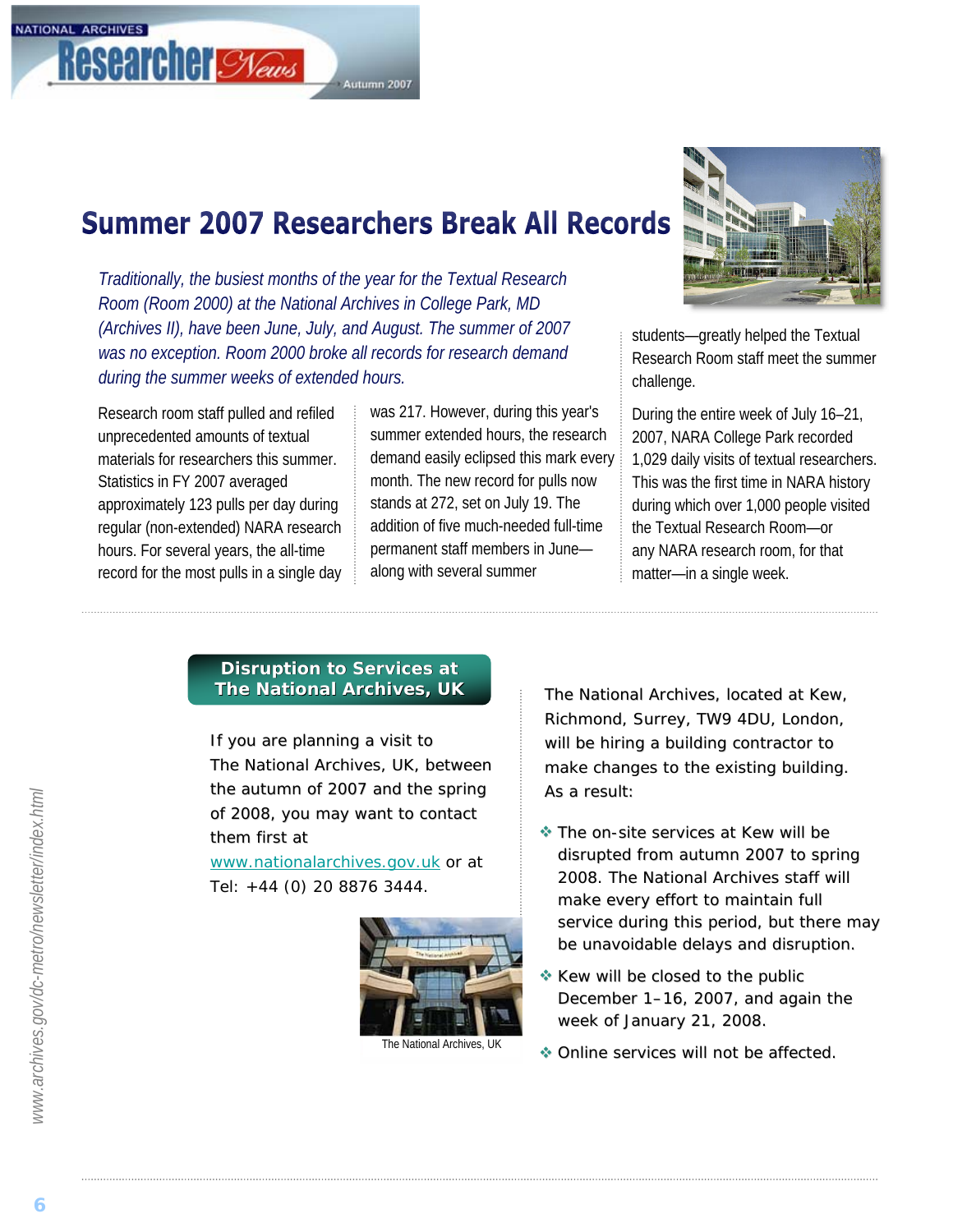# NATIONAL ARCHIVES **Researcher Slews** Autumn 2007

### **Meet Our Staff**

# John Deeben John Deeben



John P. Deeben is a genealogy archives specialist with the Research Support Branch (NWCC1) at the National Archives Building in Washington, DC. John provides research orientations for visiting genealogy and student groups, and frequently lectures and writes about Federal records of genealogical interest. He has spoken at conferences of the National Genealogical Society, Daughters of the American Revolution, National Institute on Genealogical Research, and the National War of 1812 Symposium. His articles have appeared in numerous genealogical journals and magazines, *including Prologue, New England Ancestors, NGS NewsMagazine, New Ancestors, NGS NewsMagazine, New* 

*Mexico Genealogist Mexico Genealogist*, and *Nuestras Raices Nuestras Raices* (Journal of the Genealogical Society of (Journal of the Genealogical Society of Hispanic America). He also serves as a a board member of the Lutheran Historical Society of the Mid–Atlantic, and has transcribed and published several volumes of transcribed and published several volumes of church records from Northumberland County, Pennsylvania.

John joined the staff of NWCC1 in January John joined the staff of NWCC1 in January 2003 as an archives technician. He holds B.A. and M.A. degrees in American History from Gettysburg College and The Pennsylvania State University. Prior to joining NARA, John worked as a senior data facilitator for the Geisinger Health System in Danville, Pennsylvania.

# **Tom Fortunato**



Tom Fortunato joined the National Archives and Records Administration (NARA) in 1988 as the Sales Operations (NARA) in 1988 as the Sales Operations Manager for the National Archives Museum Shop in Washington, DC. Prior to coming into government service, Tom worked in the private sector in sales and as an owner/manager of four natural food restaurants. He is currently the customer service coordinator for the Customer Service Division.

The Customer Service staff and Customer Service Centers are responsible for researcher registration and orientation, and answer and refer written and telephone inquiries and

those received through NARA's online requests. They are the initial point of contact requests. They are the initial point of contact for all on-site and remote researcher-related services and, in that capacity, are also the focus of any customer-service issues that arise.

Tom is a member of GSA's Citizen Service Levels Inter-agency Committee (CSLIC), responsible for recommending customer service quidelines to Federal agencies. He has received several customer service achievement awards through the years, including the 2003 Archivist's Special Achievement Award for Outstanding Service to NARA External Customers.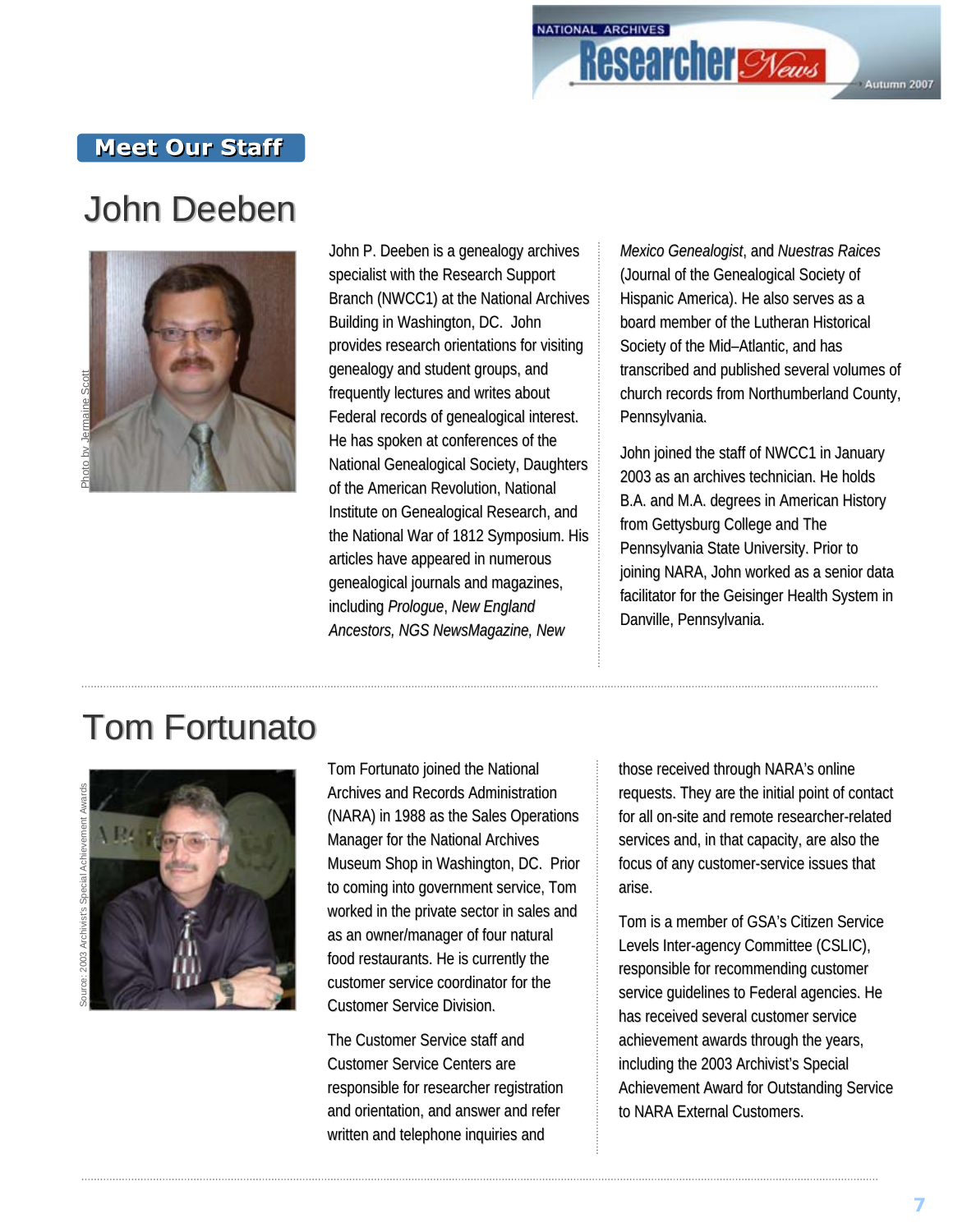



In the fall of 2004, the National Archives and Records Administration (NARA) introduced the **Know Your Records** program. The initial program offered weekly lectures and monthly genealogy workshops to staff, volunteers, and the public. Featured speakers described NARA's records, explained how and where to locate the records, and demonstrated how to use the records for research.

**Curr**<br>deliv<br>Tues<br>at 7(<br>Was) Currently, each one-hour lecture is usually delivered twice within the same week—on Tuesdays at the National Archives Building at 700 Pennsylvania Avenue, NW,

Washington, DC, and on Thursdays at the National Archives (Archives II), located at 8601 Adelphi Road, College Park, MD. Most of these sessions are videotaped and made available for interlibrary loan through NARA libraries and our regional facilities throughout the United States. Some, but

not all, of the genealogy workshops are offered on Saturdays.

In addition to providing opportunities for staff, volunteers, and researchers to learn about NARA's records through lectures and genealogy workshops, we offer symposia, the annual genealogy fair, quarterly editions of *Researcher*  fair, quarterly editions of *Researcher*<br>*News*, and the From the Records **Book Group** discussions.

*For book group news, [see page 14.](#page-13-0)* 

We publicize our offerings in NARA's *Calendar of Events* at *www.archiv [www.archives.gov/calendar/](http://www.archives.gov/calendar/) es.gov/calendar/* and on our web page at *www.archiv www.archives.gov/dc [es.gov/dc-metro/know-your-records/](http://www.archives.gov/dc-metro/know-your-records/) records/*

See this quarter's schedule below.

# **OCTOBER–DECEMBER 2007**

### **Genealogy Workshops**

**Revolutionary War Records in the National Archives.** Marie Melchiori, CG, electionary War Records in the National Archives. CGL, will look at the more commonly used service and pension records, and the lesser-used special manuscript collection and Papers of the Continental Congress. Wednesday, November 28, 10:15 a.m.–12:45 p.m., Madison Room. (Enter on Constitution Avenue)

Reservations are required. A fee of \$20 is payable at the door by cash or check to NATS. Call 202-357-5333.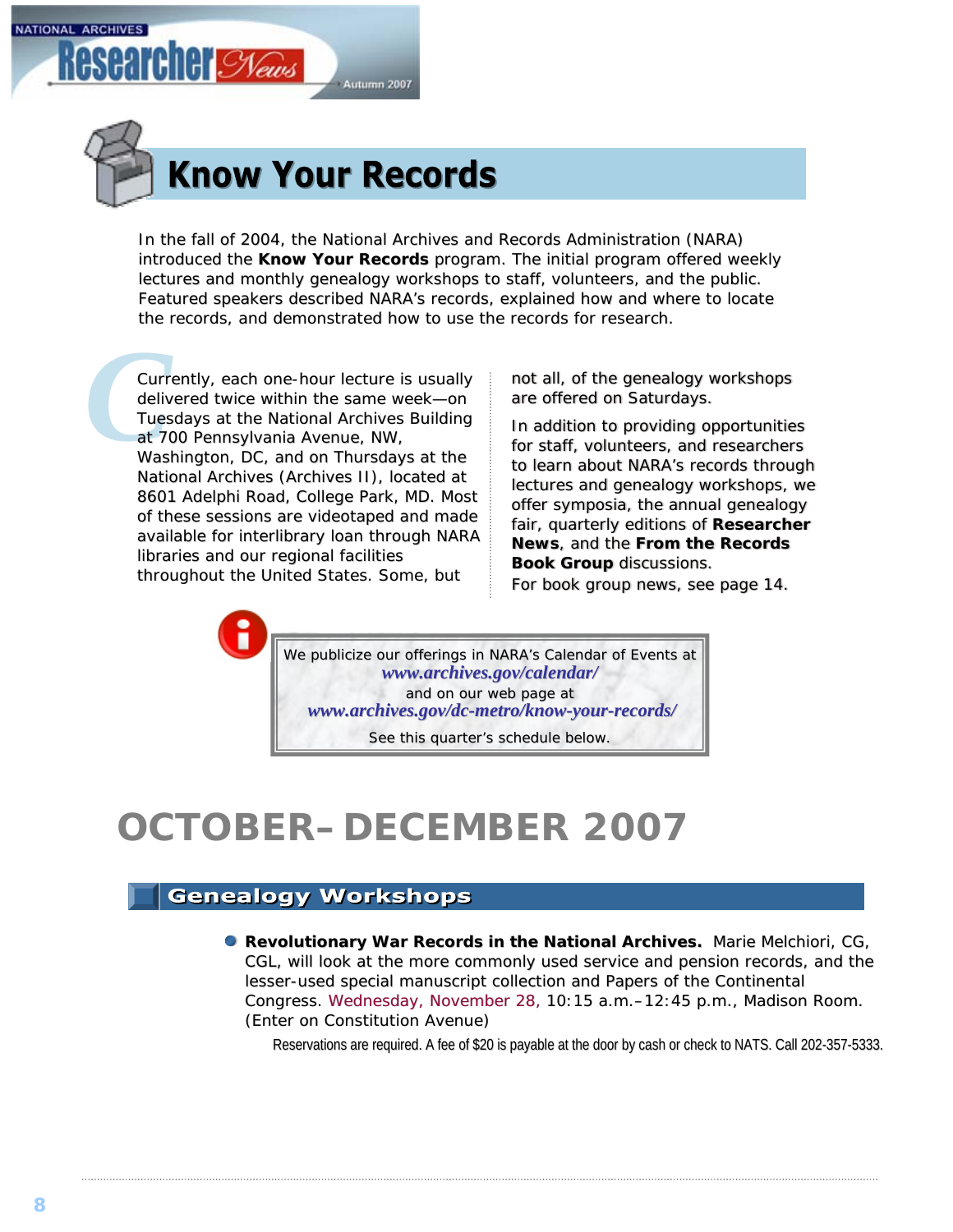



### Lectures/Video Series 38

**Governing the Philippines: Records of the Department of the Interior, 1898–1971.** Kenneth Heger will provide an overview of the records of the two Federal agencies that administered the Philippines—the Bureau of Insular Affairs and the Office of Territories-focusing on their value to local historians. Tuesday, October 2, at **11 a.m.**, Room G-24, Research Center. (Enter on Pennsylvania Avenue.)

(This lecture will be repeated at the National Archives at College Park, MD, in Lecture Room B, on Thursday, October 4, at **11 a.m. a.m.**)

**. What's New in NARA's Archival Research Catalog (ARC)?** Jill James will review general records of genealogical interest described in ARC and will present new ARC descriptions of and web pages related to the Philippine Archives Collection. Tuesday, October 9, at 11 a.m., Room G-24, Research Center. (Enter on Pennsylvania Avenue.)

(This lecture will be repeated at the National Archives at College Park, MD, in Lecture Room B, on Thursday, October 11, at **11 a.m. 11 a.m.**)

**• Freedom of Information Act (FOIA) and Privacy Act.** The General Counsel's access staff is responsible for processing FOIA and Privacy Act requests for NARA's operational records (records the agency creates or receives in carrying out its mission). Ramona Branch Oliver will discuss NARA's FOIA and Privacy Act issues and give information and advice on access issues. Tuesday, October 16, at 11 a.m., Room G-24, Research Center. (Enter on Pennsylvania Avenue.)

(This lecture will be repeated at the National Archives at College Park, MD, in Lecture Room B, on Thursday, October 18, at **11 a.m. 11 a.m.**)

**War Relocation Authority Camp Newspapers.** Rebecca Sharp will examine War Relocation Authority camp newspapers that shed light on the experiences of Japanese internees during World War II. Tuesday, October 23, at **11 a.m.**, Room G-24, Research Center. (Enter on Pennsylvania Avenue.) (Enter on Pennsylvania Avenue.)

(This lecture will be repeated at the National Archives at College Park, MD, in Lecture Room B, on Thursday, October 25, at **11 a.m. 11** )

**Records Relating to the B&O Railroad in the National Archives: A** Photographic Journey. David Pfeiffer will discuss the records of the B&O railroad, consisting of photographs of railroad stations found in the Interstate Commerce Commission's (ICC) valuation records. Tuesday, October 30, at **11 a.m.**, Room G-24, Research Center. (Enter on Pennsylvania Avenue.)

(This lecture will be repeated at the National Archives at College Park, MD, in Lecture Room D, on Thursday, November 1, at **11 a.m. 11 a.m.**)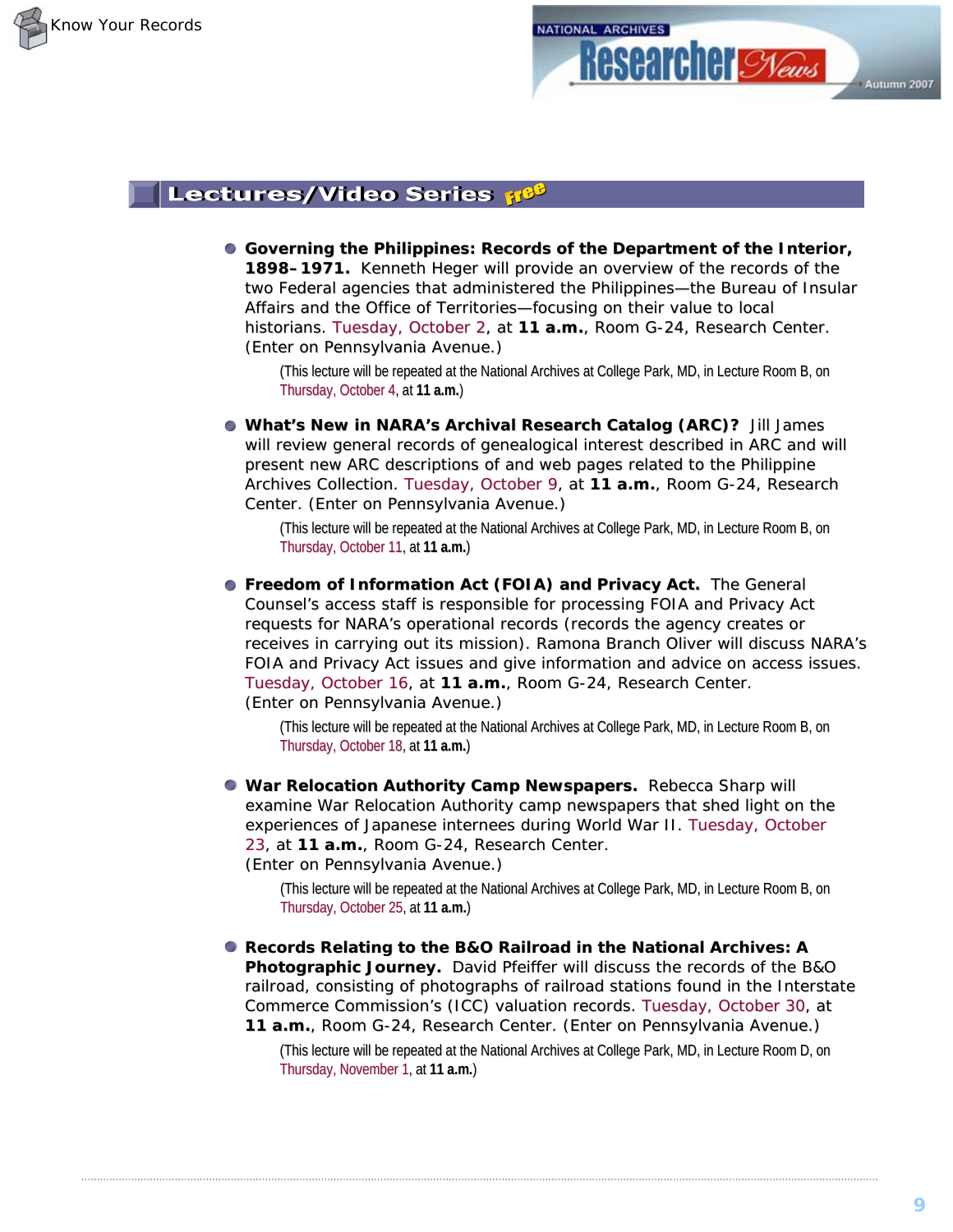



#### Lectures/Video Series (cont.) **TIGS**

**Researching Electronic Records via the Access to Archival Databases (AAD) Resource.** Lynn Goodsell will offer an introduction to electronic ("digitally-born") records of interest to genealogists and how to access the born") records of interest to genealogists and how to access the records online via the Access to Archival Databases (AAD) resource. Tuesday, November 6, at 11 a.m., Room G-24, Research Center. (Enter on Pennsylvania Avenue.)

(This lecture will be repeated at the National Archives at College Park, MD, in Lecture Room B, on Thursday, November 8, at **11 a.m. 11 a.m.**)

**John F. Kennedy Assassination Records Collection.** James Mathis will give an overview of the JFK assassination records collection. Wednesday, November 14, at 11 a.m., Room G-24, Research Center. (Enter on Pennsylvania Avenue.)

(NOTE: One session only. This session precedes the November book group discussion; see page 14 for details.)

*December 7th.* The 35-minute version of John Ford's classic documentary, *December 7th*, will be shown in honor of the attack on Pearl Harbor. Tuesday, December 4, at 11 a.m., Room G-24, Research Center. (Enter on Pennsylvania Avenue.) (Enter on Pennsylvania Avenue.)

(This film will be repeated at the National Archives at College Park, in Lecture Room B, on Thursday, December 6, at **11 a.m. a.m.**)



For further information on lectures and workshops, visit *www.archives.gov/dc-metro/know-your-records/*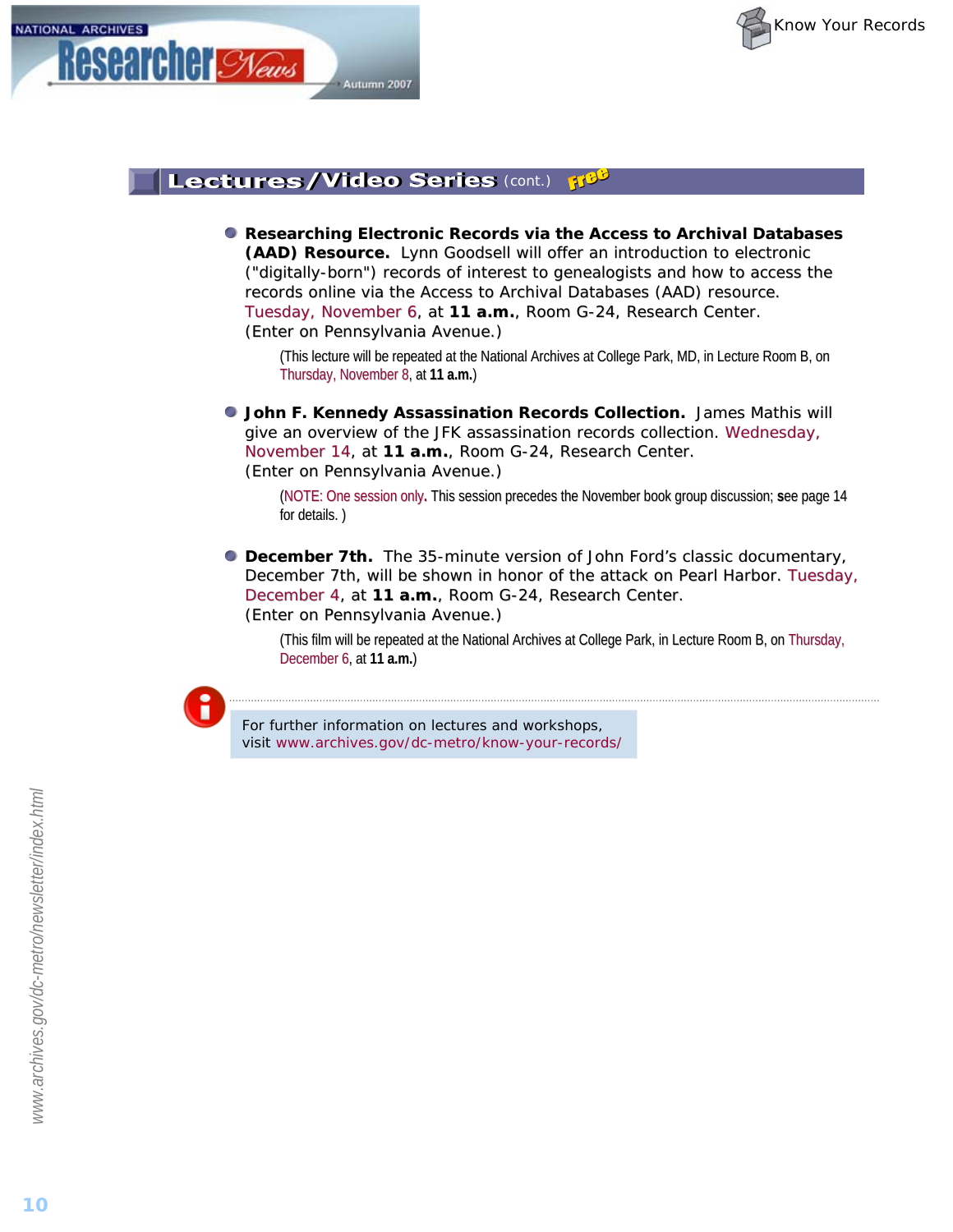



### **Now available:**

### **Videotapes of the NARA Author/Lecture Series**

The author/lecture series, held between 2000–5, are now available on videotape at the Archives II Library. The following is a sample of some of the lectures that are available; a more complete list can be found by searching the online catalog at



Archives Library Information Desk at Archives I

*www.archives.gov/research/alic/tools/online-public-access-catalog.html. catalog.html.*

- The National Archives and Records Administration presents an author lecture series with guest author **Col. Tony Echevarria** on his book *After Clausewitz: German Military Thinkers before the Great War*. 1 videocassette (40 min.) U 43 G3 N38 2001
- The National Archives and Records Administration presents an author lecture series with **Thomas Lowry** as he discusses *Don't Shoot That Boy! Abraham Lincoln and Military Justice*. 1 videocassette (45 min.) E 457.2 N38 2001
- The National Archives and Records Administration presents an author lecture series with guest author **Jim Roberts** on his book *Hardball on the Hill: Baseball Stories from our Nation's Capital*. 1 videocassette (55 min.) GV 863 W18 N38 2001
- The National Archives and Records Administration presents an author lecture series with guest author **Mary Gunderson** on her book *Cooking on the Lewis and Clark Expedition*. 1 videocassette (40 min.) TX 715.2 W47 C66 2001
- The National Archives and Records Administration presents an author lecture series: **Edward Steers:** *Blood on the Moon: the Assassination of Abraham Lincoln*. 1 videocassette (48 min.) E 457.5 B56 2001
- [The National Archives and Records Administration presents an author lecture series with guest author **Brig. Gen. Ed Simmons** as he discusses books in print and books in progress about the US Marine Corps]. 1 videocassette (49 min.) VE 23 N38 2002
- The National Archives and Records Administration presents an author lecture series with guest author **Wilbur Jones** on his book *Gyrene: the World War II United States Marine*. 1 videocassette (48 min.) D 769.369 N38 2002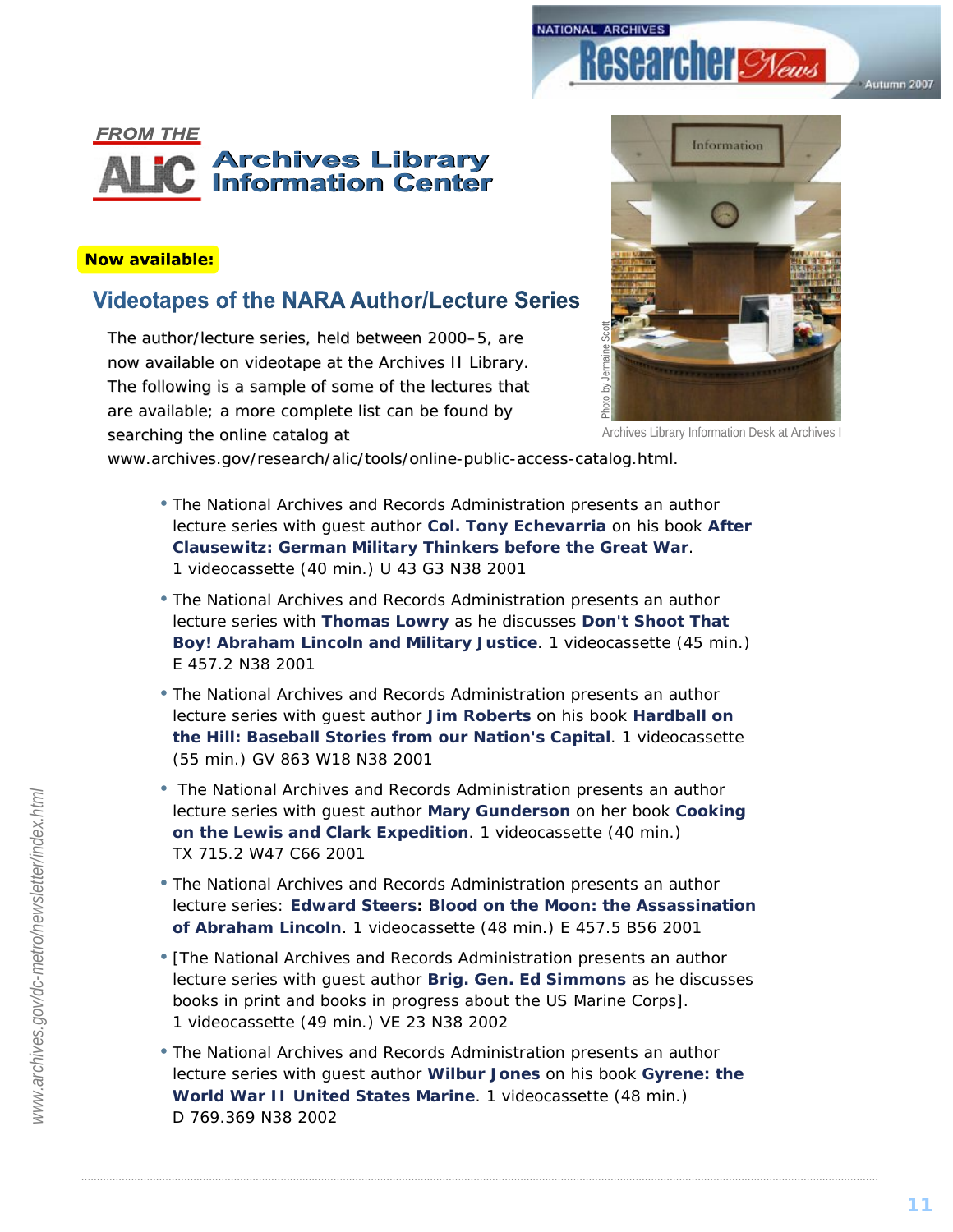



Sample list of NARA author/lecture series: (cont.)

- The National Archives and Records Administration presents an author lecture series with guest author **Jim Dickenson** on his book *We few: the Marine Corps 400 in the War Against Japan*. 1 videocassette (55 min.) D 767.99 I9 N38 2002
- The National Archives and Records Administration presents an author lecture series with guest author **Lt. Col. Jon T. Hoffman** on his books *Chesty* and *Once a Legend*. 1 videocassette (50 min.) VE 24 N38 2002
- The National Archives and Records Administration presents the author lecture series featuring **Harvey Meyerson,** *Nature's Army: When Soldiers Fought for Yosemite*. 1 videocassette (54 min.) F 868 Y6 N38 2001
- The National Archives and Records Administration presents an author lecture series with guest author **Claudia Dreifus** on her book *Scientific Conversations: Interviews on Science from the New York Times*. 1 videocassette (70 min.) Q 141 N38 2001
- The National Archives and Records Administration presents an author lecture series with guest author **Donna Lucey** on her book *I Dwell in Possibility: Women Build a Nation*. 1 videocassette (approx. 60 min.) HQ 1410 N38 2002
- The National Archives and Records Administration presents an author lecture series with guest author **Robert Rush** on his book *Hell in Hurtgen Forest*. 1 videocassette (42 min.) D 756.5 H8 N38 2002
- The National Archives and Records Administration presents an author lecture series with guest author **James Jay Carafano** on his book *After D-Day: Operation Cobra and the Normandy Breakout*. 1 videocassette (46 min.) D 756.5 N6 N38 2002
- The National Archives and Records Administration presents an author lecture series with guest author **David Sullivan** on his book *The United States Marine Corps in the Civil War*. 1 videocassette (50 min.) E 591 N38 2002
- The National Archives and Records Administration presents an author lecture series with guest author **Ed Ruggero** on his book *Duty First: West Point and the making of American Leaders*. 1 videocassette (29 min.) U 410 L1 N38 2002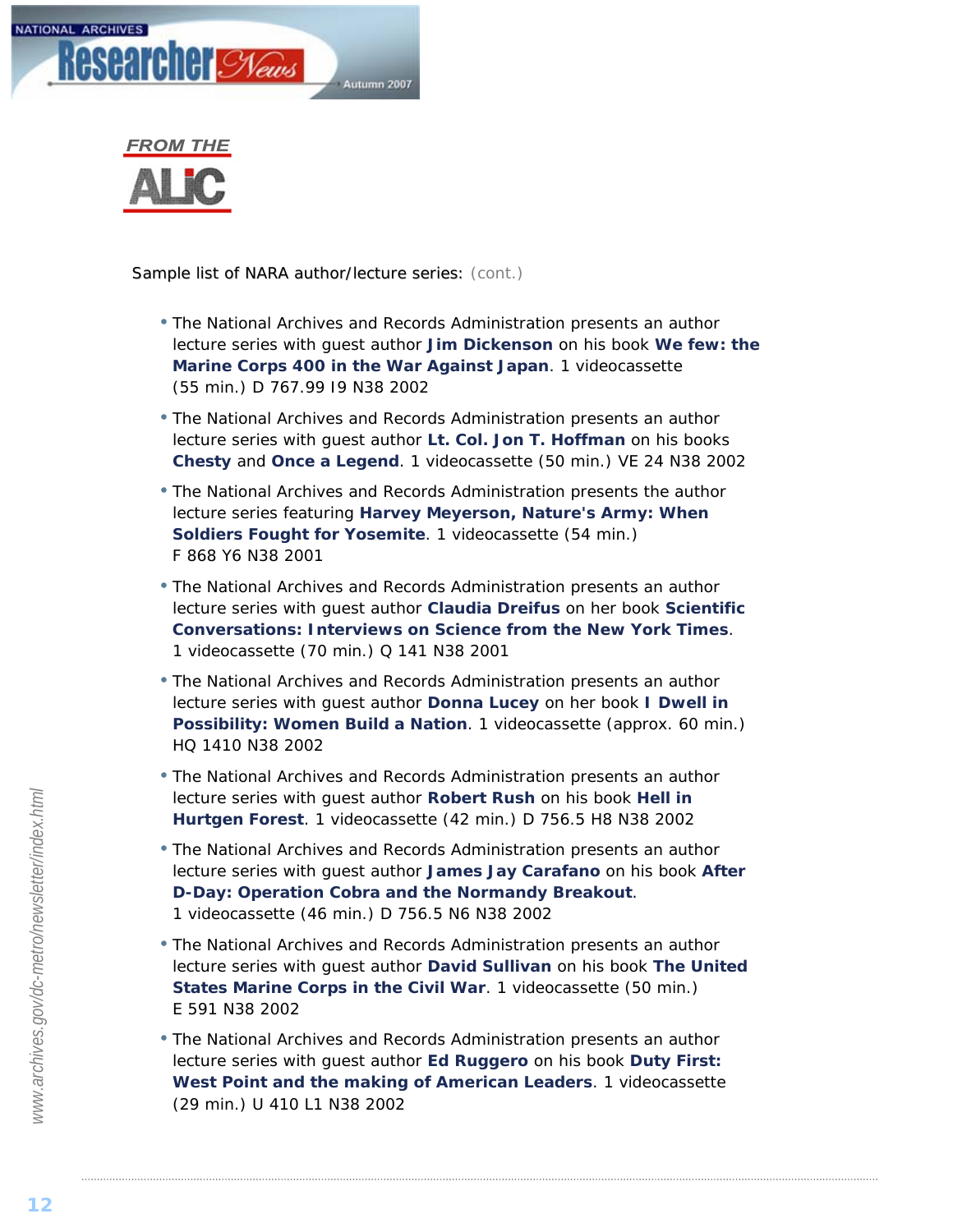



Sample list of NARA author/lecture series: (cont.)

- The National Archives and Records Administration presents an author lecture series with guest author **Edgar F. Puryear, Jr.**, on his book *American Generalship*. 1 videocassette (50 min.) UB 210 N38 2002
- The National Archives and Records Administration presents an author lecture series with guest author **David Hogan** on his book *A Command Post at War: First Army headquarters in Europe, 1943–1945*. 1 videocassette (45 min.) D 769.25 N38 2002
- The National Archives and Records Administration presents an author lecture series with guest author **Greg Robinson** as he discusses Franklin Roosevelt and the postwar dispersion of minorities. 1 videocassette (53 min.) E 806 N38 2002
- The National Archives and Records Administration presents an author lecture series with guest author **Brig. Gen. J. Kemp McLaughlin** on his book *The Mighty Eighth in WWII: A Memoir*. 1 videocassette (45 min.) D 790 N38 2001
- The National Archives and Records Administration presents an author lecture series with **Jay Mulvaney** as he discusses *Jackie: The Clothes of Camelot*. 1 videocassette (45 min.) CT 275 O552 N38 2002

*Donations from any researchers who have extra copies of their doctoral dissertations or masters' copies of their doctoral dissertations or masters' theses that are based in some part on records held by theses that are on records held by NARA are welcome. NARA welcome. Please contact Jeffery Hartley at Jeffery Hartley at jeffery.hartley@nara.gov or at 301-837-1795.*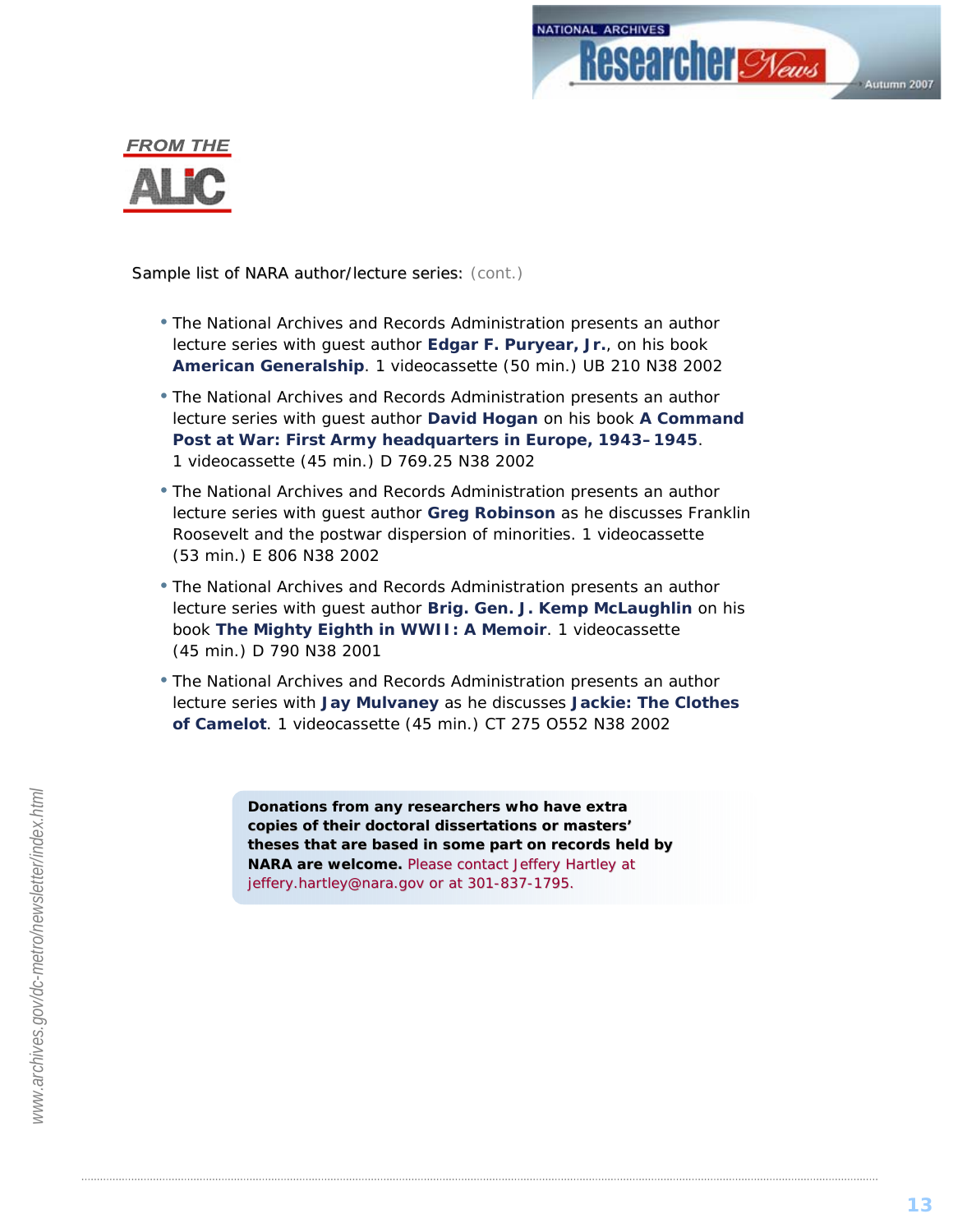<span id="page-13-0"></span>

The *Know Your Records Program* launched its book group in September 2006.

# **From The Records Book Group**

Beginning in October 2007, in order to provide an introduction to the topic of that month's book, we will be holding a lecture or film at 11 a.m. immediately **prior to the book group discussion, prior the book discussion, which begins at noon.**

**Please check the Archives Shop (202-357- 5271) for book availability and a 15-percent percent discount for book group participants. discount for book group participants.**

**National Archives Building Washington, DC, Room G-24**  *(Enter on Pennsylvania Avenue)* 3190 11 a.m. - Related lecture or film **Noon –Book Group discussion**

### **Fall 2007 Schedule**

#### **November 14, 2007**

- 11 a.m. An Overview of the JFK Assassination Records Collection, James Mathis (Speaker)
	- *Death of a Generation: How the Assassinations of Diem and JFK Prolonged the Vietnam War*, by Howard Jones (Ken Kato, Moderator) **Noon**

Based on recently declassified hearings by the Church Committee on the U.S. role in assassinations, newly released tapes of Kennedy White House discussions and interviews with those in the president's inner circle, the author maintains that Kennedy firmly believed that the outcome of the war depended on the South Vietnamese. In 1962, Kennedy instructed Secretary of Defense McNamara to draft a withdrawal plan aimed at having all special military forces home by the end of 1965. Jones maintains that if Kennedy had lived, his withdrawal plan would have spared the lives of 58,000 Americans and countless Vietnamese.



#### December 2007, January 2008 – No Book Group

### 2008 Schedule

In 2008, the From the Records Book Group will meet on the third Tuesday of February, March, April, September, October, and November. We will meet at 11 a.m. in Room G-24, National Archives Building, for a lecture or film relating to the book and then, at noon, for the book discussion.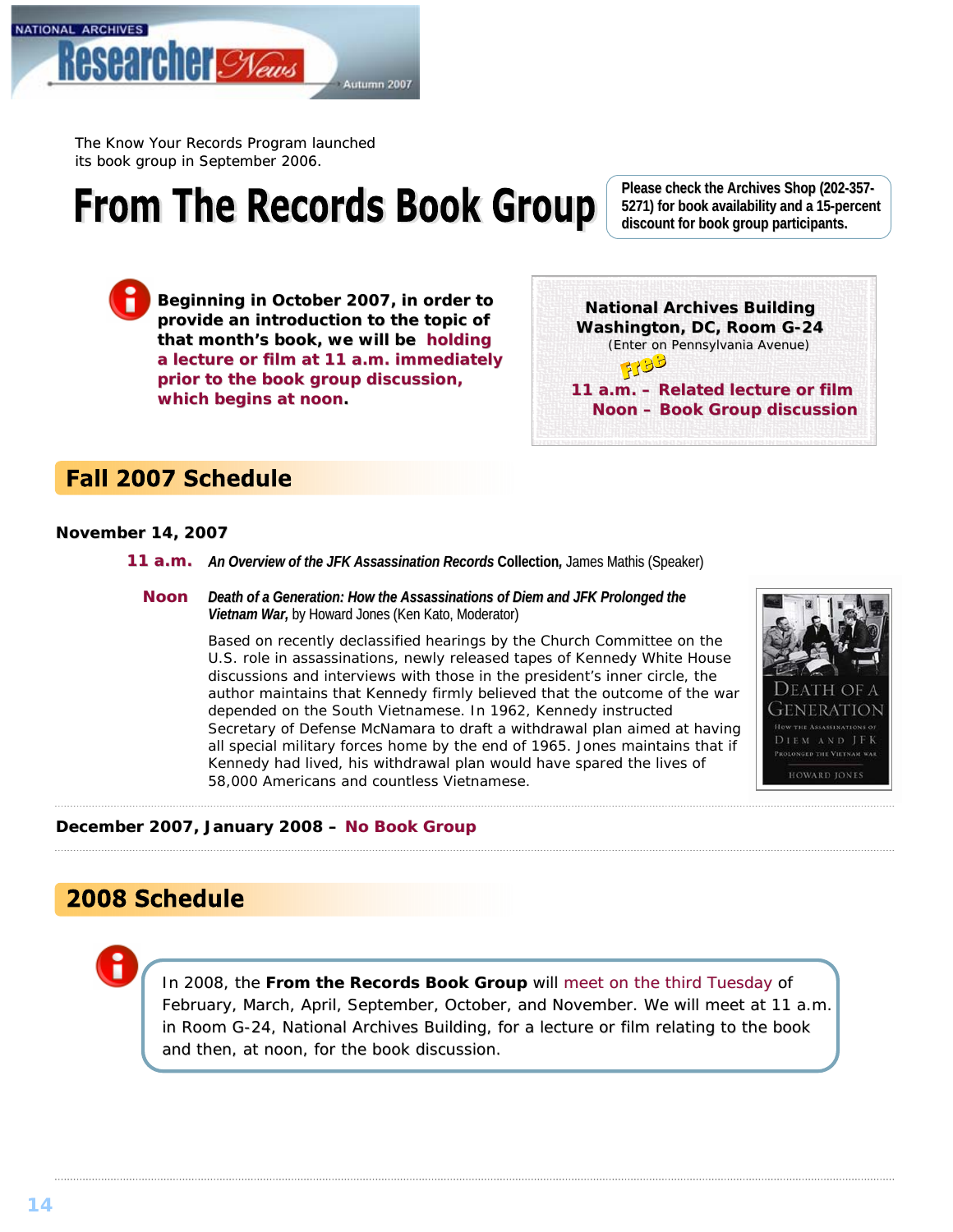

### 2008 Schedule (cont.)



#### *Lindbergh,* by A. Scott Berg **February 19, 2008**

From the moment he landed in Paris on May 21, 1927, Lindbergh found himself thrust into the limelight of the media. Berg casts a new light on Lindbergh's childhood; his astonishing flight; the kidnapping of his son; his fascination with Hitler's Germany; and his unsung work in his later years.

Author A. Scott Berg is the first and only writer to have been given unrestricted access to the massive Lindbergh archives—more than 2,000 boxes of personal papers, including reams of unpublished letters and diaries. He also was allowed to freely interview Lindbergh's friends, colleagues, and family members, including his children and his widow, Anne Morrow Lindbergh. The result is a story of a life long blurred by myth and half-truth.



### **March 18, 2008**

*These Honored Dead: How the Story of Gettysburg Shaped American Memory*  by Thomas A. Desjardin, Robert Pigeon (Editor)

Ever since the battle of Gettysburg ended and Lincoln delivered his famous twominute speech remembering those who had given their lives, this three-day conflict in 1863 has become an American legend. We remember Gettysburg as, perhaps, the biggest, bloodiest, and most important battle ever fought in the Civil War. How much truth is behind the legend? Desjardin, a prominent Civil War historian and a perceptive cultural observer, demonstrates how flawed our knowledge of this enormous event has become, and why. He examines how Americans have shaped and altered our national memory, fashioning the story of Gettysburg as a reflection of, and testimony to, our culture and our nation.



#### **April 15, 2008**

All You Need Is Love: The Peace Corps and the Spirit of the 1960s, by Elizabeth Cobbs Hoffman

Everyone has heard of the Peace Corps, and that's no accident. When the agency was started in the early days of the Kennedy Administration, one of the top priorities was making it known virtually overnight, and some of the most talented advertising professionals in America donated their expertise to publicizing it. With John F. Kennedy's brother-in-law, Sargent Shriver, as director, the Peace Corps represented the high ideals of a crucial decade in American history. Elizabeth Cobbs Hoffman, a professor of American foreign relations at San Diego State University, details the first decade of the Peace Corps, focusing on the struggles to create the agency, the political skill that made it flourish, and the influence of the Vietnam War.